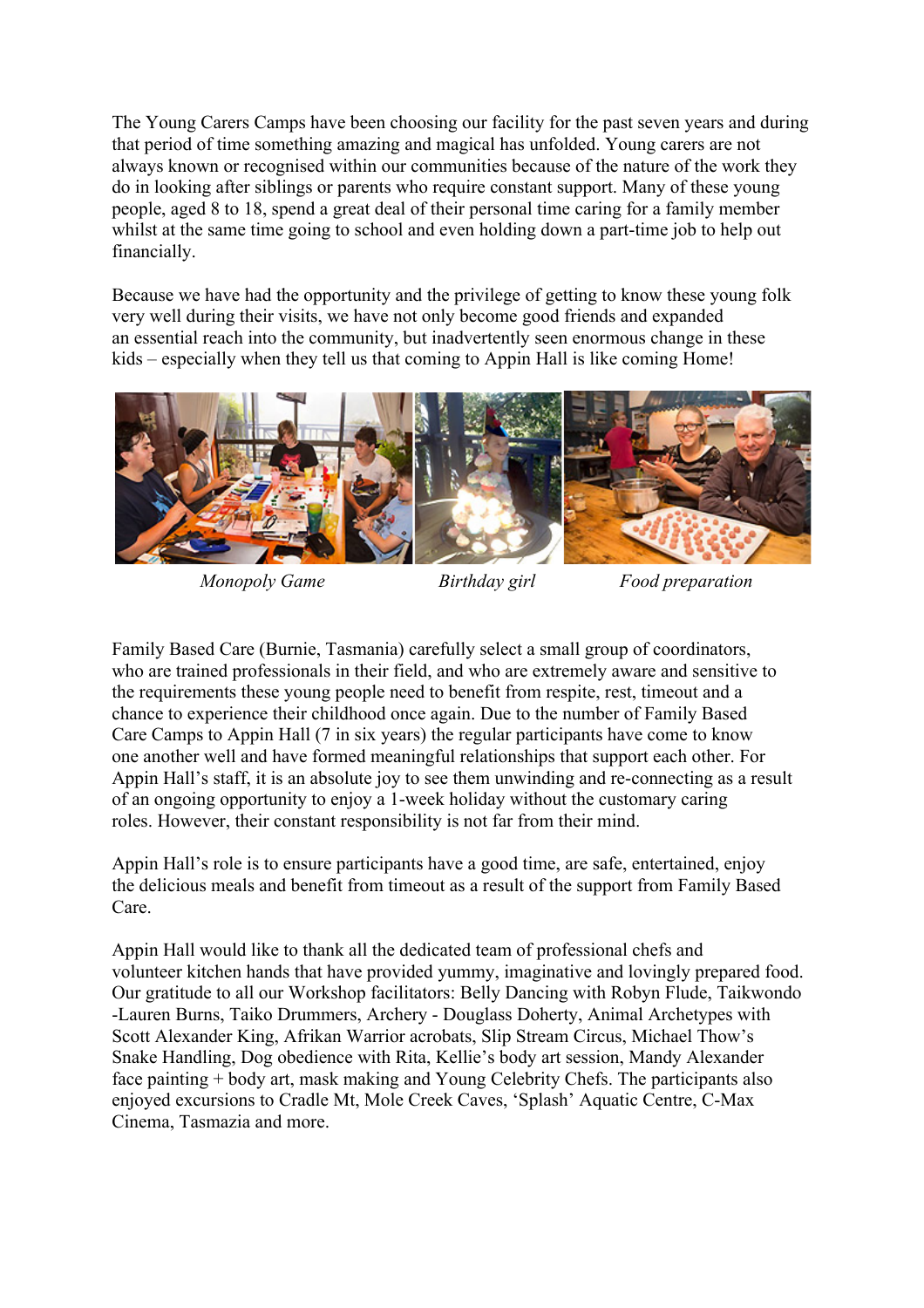Every Camp has a different energy and dynamic and getting this mix right, is, essentially, the way the magic is encouraged to unfold. For these young carers, the relaxation and rapport creates its own level of participation and sharing, bringing a sense of friendship and trust, to the point where light-hearted activity becomes the norm.

*"When we are awake, we see what we need to see. When we dream, we see what's really there"*



*Dress ups Mates Camp fire – roasting chickens*



*Day of departure*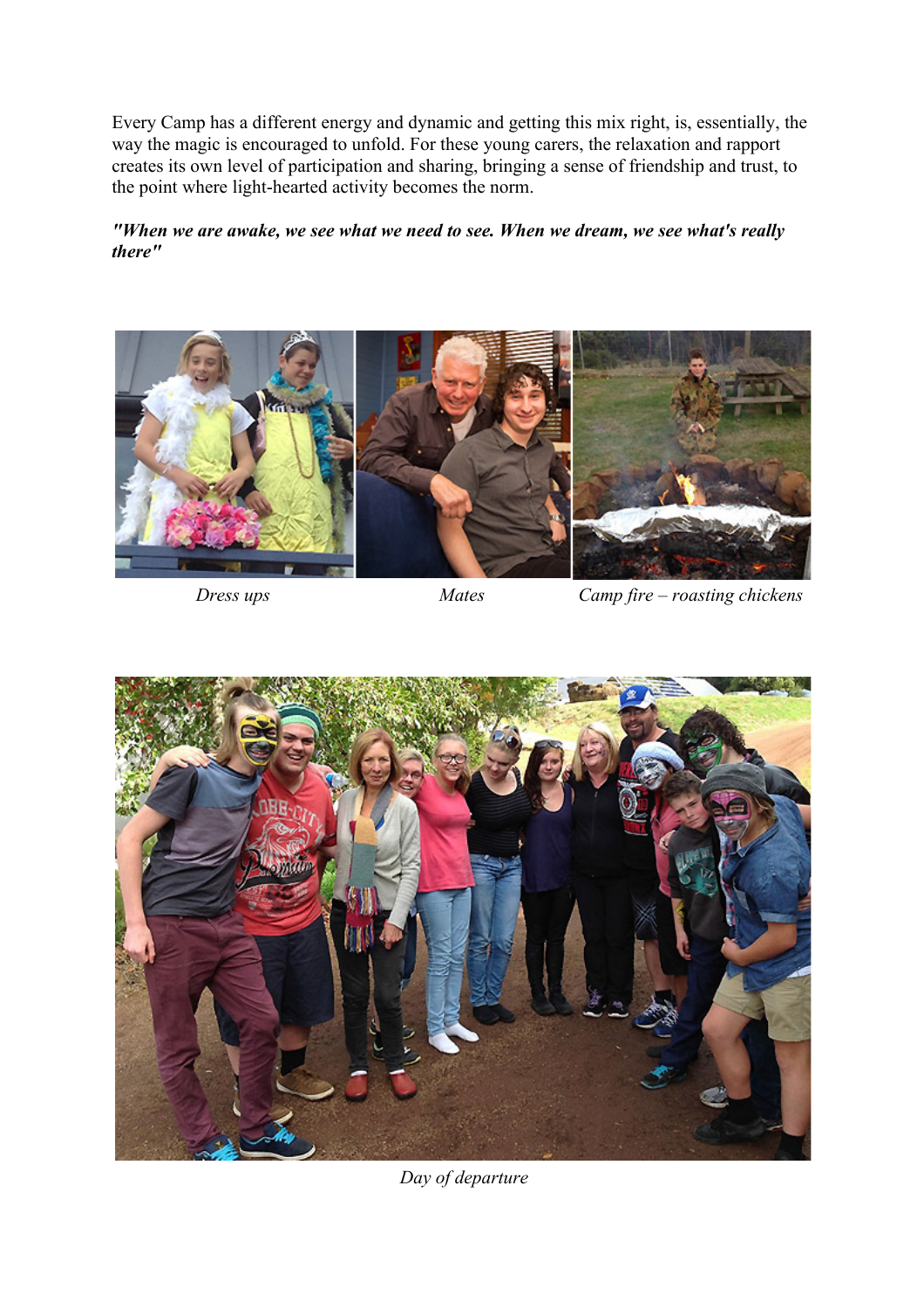# **Visiting Families**

Families have continued to enjoy the healing, serenity, peace and beauty Appin Hall provides in the face of sometimes devastating circumstances. A recent family has a child undergoing serious surgery to reset her hip. We wish little Veronika a powerful recovery.

#### **Re-connect Program**

'Reconnect' (skills) program has been an enormous success as we welcome marginalized young people (at risk) who require a focus that encourages them to remain at school and understand a variety of life skills to see them through to adulthood. We engage professional trades people to conduct construction workshops, after which, the participants enjoy a fresh lunch provided by Wes Moule along with making their own meals from healthy ingredients. The afternoon consists of partaking in educational and entertaining clinics to widen their connections to Nature.

#### *"The sky isn't the limit; the mind that sees the sky is the limit" – Byron Katie*



*Belly Dance – Robyn Flude Boys in Belly Dancing class*

We would like to thank and acknowledge all the Camps who choose Appin Hall each year as a destination for respite and fun for their valued clientele. We take a great deal of pride preparing our facility for these organisations to tender and maximise the support offered to many young people at community level. We have never heard the young carers complain about the work they must do to attend to siblings and family members, however, we maintain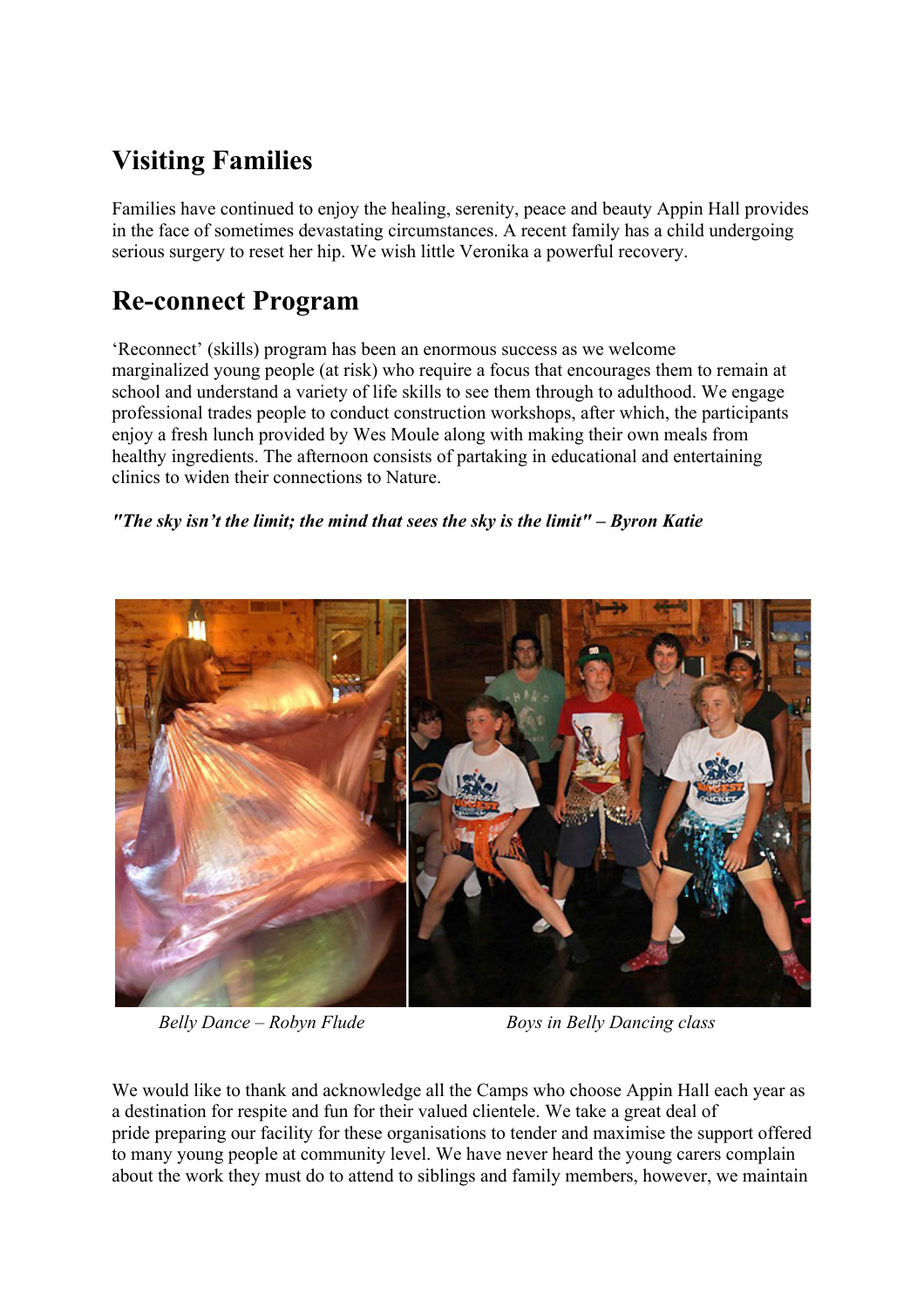the utmost admiration and respect in regard to their ability to perform such duties with a loving heart. As much as humanly possible, we will always be there for them – even in a future probability where they might consider coming to join us at Appin Hall. Keep up the great work guys - **Maggie & Ronnie**



Judy, Amy Damien + Ronnie Super Heroes Mandy Alexander



Guy's Taiko Drummers New friendships

James Maddock Burger Co

## **Program Coordinator Comments**

North West Young Carers have been enjoying their school holiday camps at Appin Hall Respite Centre for the past seven years. The camps have been arranged by the North Western Commonwealth Respite and Carelink Centre in Burnie and funded by the Commonwealth Government's FaHCSIA Program for Young Carers. Young Carers are young people of school age who are in a caring role for a family member or a friend with an illness or a disability. The aim of the Young Carer Program is to enable these young carers to have a complete break from their caring role, enjoy the company of, and make friendships with other young people in the same or a similarsituation as themselves.

Appin Hall is an ideal, safe setting for Young Carers to relax, unwind and have a much needed stress free break from their caring roles. Appin Hall is situated in a peaceful, serene location at Erriba with Mount Roland in the background and provides a warm, family friendly environment for us to enjoy. Our camp this Easter, as with all previous camps, was very successful with all participants enjoying each other's company and with strong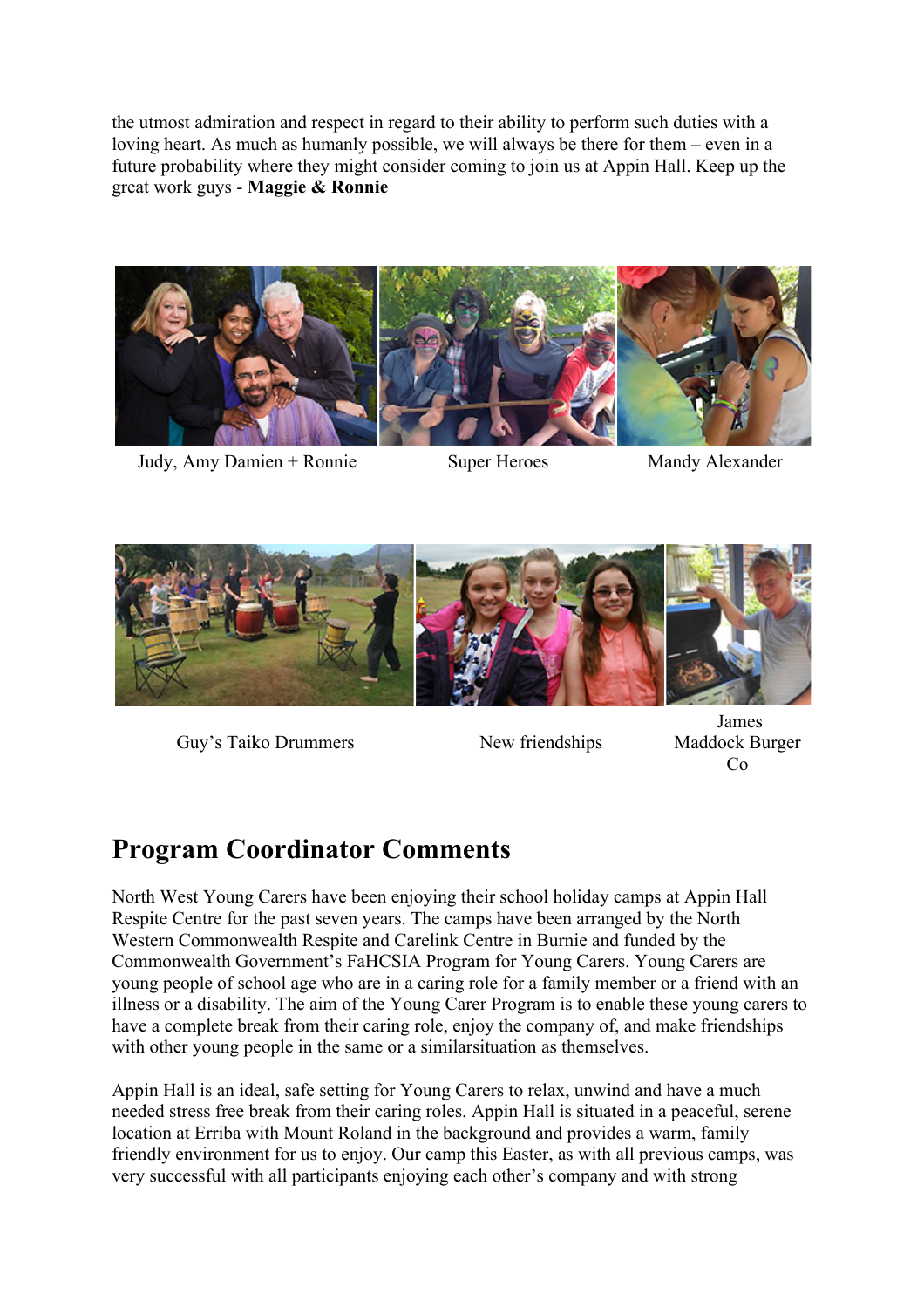friendships made and kept. This year our Young Carers participated in activities that included swimming at the local Splash Aquatic Centre, Taiko Drummers, face painting, camp fire, High Shangrila Dog Training School with performing dogs, bike riding, tennis, cricket, basketball, computer games, board games, card games and music. A campfire was built by staff with the assistance of Young Carers and prepared for the cooking of chickens on a spit over the coals. The chicken was served for dinner with baked vegetables from the kitchen. The campfire was then available after dinner when spotlight games were enjoyed by the children.

**Judy Sturzaker***- Program Coordinator, Commonwealth Respite and Carelink Centre.*

## **'Celebrate the Child' concert**

Each year Appin Hall stages a quality 3-hour variety concert (fundraiser) in Burnie and the headline acts this year are Normie Rowe, Karen Knowles (ex- Young Talent Time), Ben Price comedian from 'Australia's Got Talent', Burnie Youth Choir, Peter Shurley, Jacob Boote and the LCC Band and special guest James Maddock. The show to be hosted by Lauren Burns (Sydney 200 Olympic Gold Medalist) and her father Ronnie Burns. To keep this event running, we rely on the generosity of Tasmanian businesses, community groups and individuals to support our cause. For the past 5 years MMG Rosebery has been our major sponsor, donating vital funding to assist with production (sound/lighting, venue hire) and transport costs for interstate artists donating their time.

Aurora Energy has been a wonderful secondary sponsor for the past 3 years. Other invaluable supporters of the event (now in its 7th year) incl. Southern Cross Television, Burnie Arts and Function Centre, Direct Design, Wellers Inn, House of Anvers, Lion Co, Dayzee Chain Florist, The Advocate newspaper, 7AD/7BU and Coast FM radio stations and, this year, we welcome TT-Lines to our growing list of sponsors. We are also extremely grateful to the many individuals who volunteer their time on the night and all the musicians and entertainers who donate their time and talents to this popular event. We couldn't do it without you! This year's concert is scheduled for Saturday August 8th (Burnie Town Hall) and promises to be another wonderful show. Come along and enjoy some fantastic entertainment and help us to help Tassie kids. For tickets phone 6430 5850 or online www.burniearts.net.

## **The release of new children's books**

Appin Hall's Sylvia Berger has pulled another two rabbits out of the hat by writing the storylines for our latest publications 'Koko's Sea Adventure', set on board the Spirit of Tasmania and featuring the antics of Koko the Clown and his sidekick KooKoo – a must for young children to be enthralled by this sea escapade. And secondly, 'Wes, the Wild Life Adventurer', an animated story about real-life Cradle Mt guide Wes Moule and his message for young people about Nature and our respect for the land. Both books are available on our website (below) or by mail order via Office@AppinHall.com A big hit with parents and grandparents, the titles are \$20 each plus \$7 postage + handling: total mail order \$27.00 payable to Appin Hall Children's Foundation.

After payment, all we require, is your name, address and the name of the child you might like Ronnie to 'sign' it to.